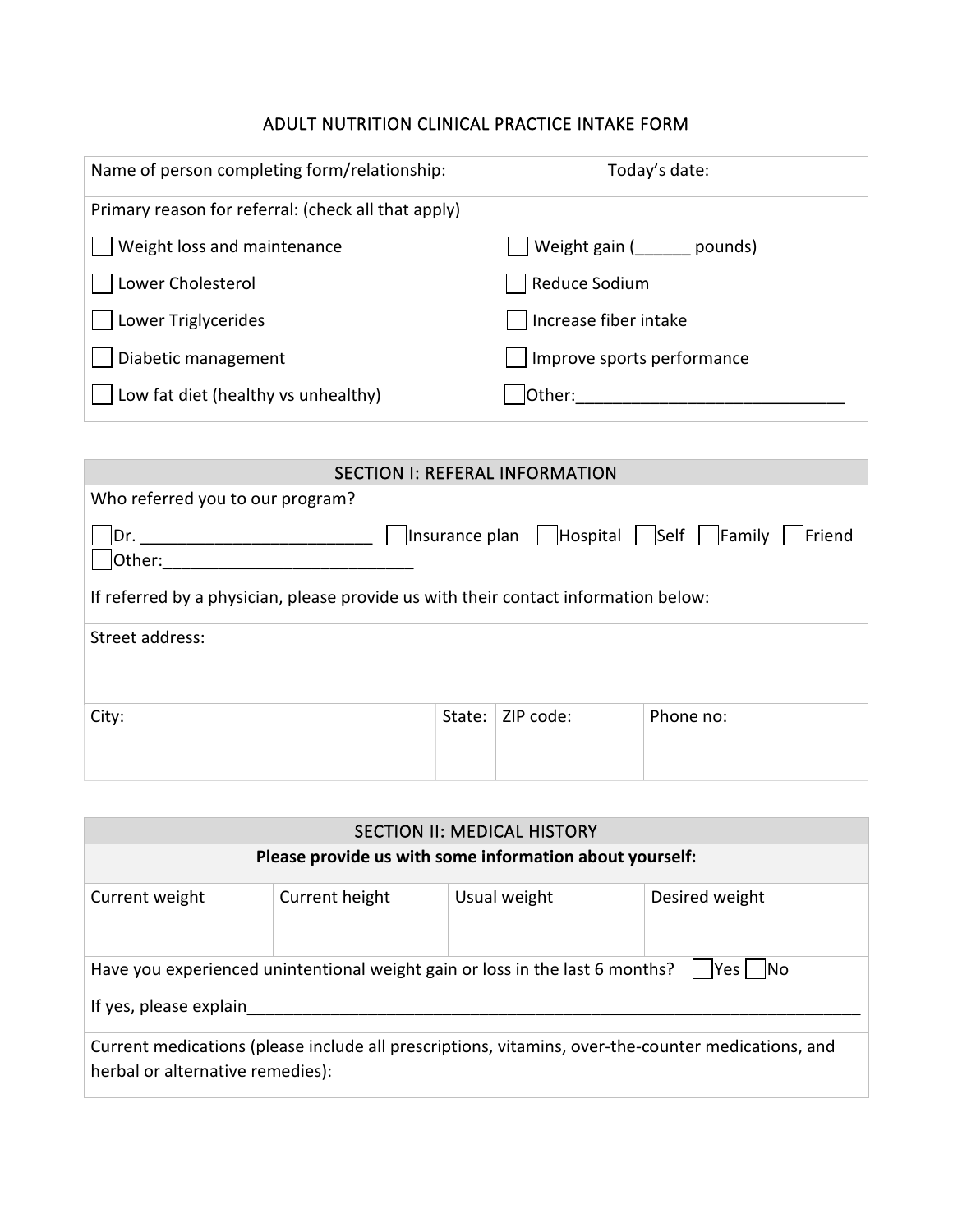| Please check all health conditions that you currently have and list any medications that you have<br>been prescribed to take: |                              |  |  |  |  |  |
|-------------------------------------------------------------------------------------------------------------------------------|------------------------------|--|--|--|--|--|
| <b>Condition</b>                                                                                                              | <b>Prescribed Medication</b> |  |  |  |  |  |
| Cardiovascular Disease                                                                                                        |                              |  |  |  |  |  |
| <b>High Blood Pressure</b>                                                                                                    |                              |  |  |  |  |  |
| Hyperlipidemia                                                                                                                |                              |  |  |  |  |  |
| <b>Diabetes Mellitus</b>                                                                                                      |                              |  |  |  |  |  |
| Hypoglycemia                                                                                                                  |                              |  |  |  |  |  |
| GI Disorder (IBS, Crohns, Constipation)                                                                                       |                              |  |  |  |  |  |
| <b>Kidney Disease</b>                                                                                                         |                              |  |  |  |  |  |
| <b>Pulmonary Disease</b>                                                                                                      |                              |  |  |  |  |  |
| Liver Disease                                                                                                                 |                              |  |  |  |  |  |
| Psychiatric Illness                                                                                                           |                              |  |  |  |  |  |
| Cancer                                                                                                                        |                              |  |  |  |  |  |
| <b>Eating Disorder</b>                                                                                                        |                              |  |  |  |  |  |
| <b>Stress Disorders</b>                                                                                                       |                              |  |  |  |  |  |
| <b>Anxiety Disorders</b>                                                                                                      |                              |  |  |  |  |  |
| Depression/Bipolar disorder                                                                                                   |                              |  |  |  |  |  |
| Autism, ADHD, PDD, or Asperger's                                                                                              |                              |  |  |  |  |  |
| Gastroesophageal reflux                                                                                                       |                              |  |  |  |  |  |
| Food allergies                                                                                                                |                              |  |  |  |  |  |
| Other                                                                                                                         |                              |  |  |  |  |  |
| Other                                                                                                                         |                              |  |  |  |  |  |
| Other                                                                                                                         |                              |  |  |  |  |  |
| Other                                                                                                                         |                              |  |  |  |  |  |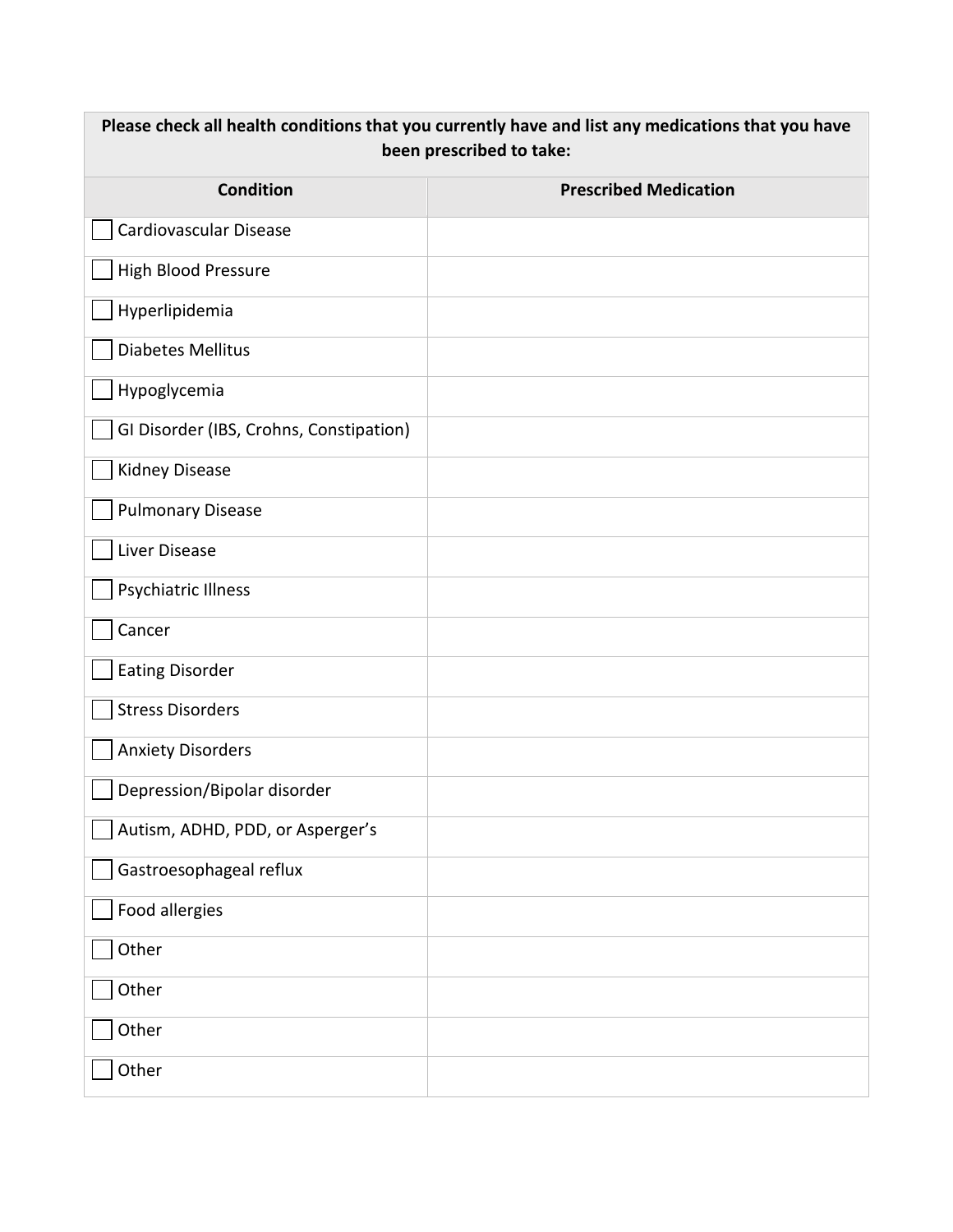| Who are the medical providers who currently treat you? |                  |                         |                     |  |  |  |  |  |
|--------------------------------------------------------|------------------|-------------------------|---------------------|--|--|--|--|--|
| Provider                                               | <b>Specialty</b> | <b>Name of Practice</b> | <b>Phone Number</b> |  |  |  |  |  |
|                                                        |                  |                         |                     |  |  |  |  |  |
|                                                        |                  |                         |                     |  |  |  |  |  |
|                                                        |                  |                         |                     |  |  |  |  |  |

| <b>Significant Illnesses or Hospitalizations</b>                        |                                      |                              |  |  |  |  |  |  |
|-------------------------------------------------------------------------|--------------------------------------|------------------------------|--|--|--|--|--|--|
| <b>Illness/Reason for Hospitalization</b>                               | Date/Age                             |                              |  |  |  |  |  |  |
|                                                                         |                                      |                              |  |  |  |  |  |  |
|                                                                         |                                      |                              |  |  |  |  |  |  |
|                                                                         |                                      |                              |  |  |  |  |  |  |
|                                                                         |                                      |                              |  |  |  |  |  |  |
| <b>Bowel Habits</b>                                                     |                                      |                              |  |  |  |  |  |  |
| Frequency of bowel movements:<br>times per<br>(circle one): day<br>week | $\Box$ Hard<br>Consistency:<br>Loose | $\Box$ Soft<br>$\Box$ Watery |  |  |  |  |  |  |

| <b>SECTION IV: Physical Activity</b>                                                                                                |                                          |  |  |  |  |
|-------------------------------------------------------------------------------------------------------------------------------------|------------------------------------------|--|--|--|--|
| Do you move/work out?     Yes     No                                                                                                |                                          |  |  |  |  |
| IF yes, How many times per week do you work out?                                                                                    |                                          |  |  |  |  |
| What type of aerobic activity?                                                                                                      | How long do you do this activity?<br>min |  |  |  |  |
| Are you currently involved in a weight training program? $ $  Yes $ $  No<br>If yes, how many sessions per week of weight training? |                                          |  |  |  |  |
| Are you an athlete on an athletic team?   Yes   No<br>If yes, name the sport.                                                       |                                          |  |  |  |  |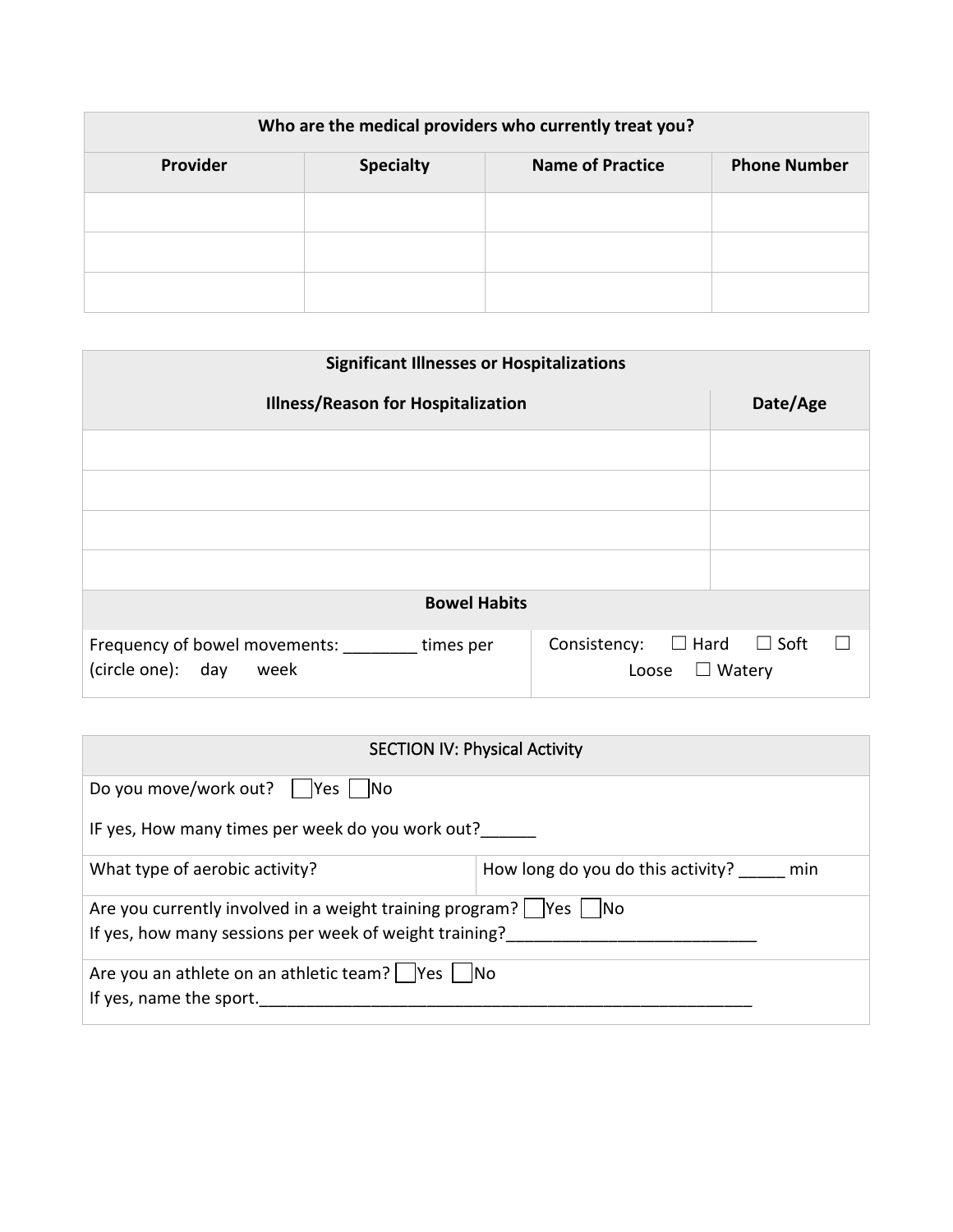| <b>SECTION V: DIET HISTORY</b>                                                                                                                                                                                                                     |                                                            |  |  |  |  |  |  |
|----------------------------------------------------------------------------------------------------------------------------------------------------------------------------------------------------------------------------------------------------|------------------------------------------------------------|--|--|--|--|--|--|
| What do you consider to be your problem areas? (Please circle or BOLD):<br>Craving sweets/ Craving Salts/ Craving Fats/Bingeing late at night/ Bingeing late in the afternoon/<br>Stress Eating/ Boredom Eating/Nausea/ Other<br>Please specifyser |                                                            |  |  |  |  |  |  |
|                                                                                                                                                                                                                                                    |                                                            |  |  |  |  |  |  |
| How many meals do you eat a day?                                                                                                                                                                                                                   | Do you often skip meals?<br> Yes <br><b>No</b>             |  |  |  |  |  |  |
|                                                                                                                                                                                                                                                    | If yes, please explain:                                    |  |  |  |  |  |  |
|                                                                                                                                                                                                                                                    |                                                            |  |  |  |  |  |  |
| Do you usually eat when you are hungry?<br>$ Yes $  No                                                                                                                                                                                             | Do you usually eat when you are NOT hungry?<br>$ Yes $  No |  |  |  |  |  |  |
| Do you eat under stress?    Yes    No                                                                                                                                                                                                              | Do you have cooking facilities?    Yes    No               |  |  |  |  |  |  |
| Describe any special diets that you are on. (e.g. dairy free, vegetarian, etc.)                                                                                                                                                                    |                                                            |  |  |  |  |  |  |
| Have you eliminated foods from your diet (by choice or other)?<br>If yes, explain:                                                                                                                                                                 | Yes <br> No                                                |  |  |  |  |  |  |
| How much soda or sugar sweetened beverages<br>do you drink a day? (This includes juice, energy<br>How much water do you drink daily? oz<br>drinks, sweetened tea, coffee, etc.)<br>oz/cups                                                         |                                                            |  |  |  |  |  |  |
| No<br>Do you drink alcohol?<br>Yes                                                                                                                                                                                                                 | How much per week? _____ oz/cups                           |  |  |  |  |  |  |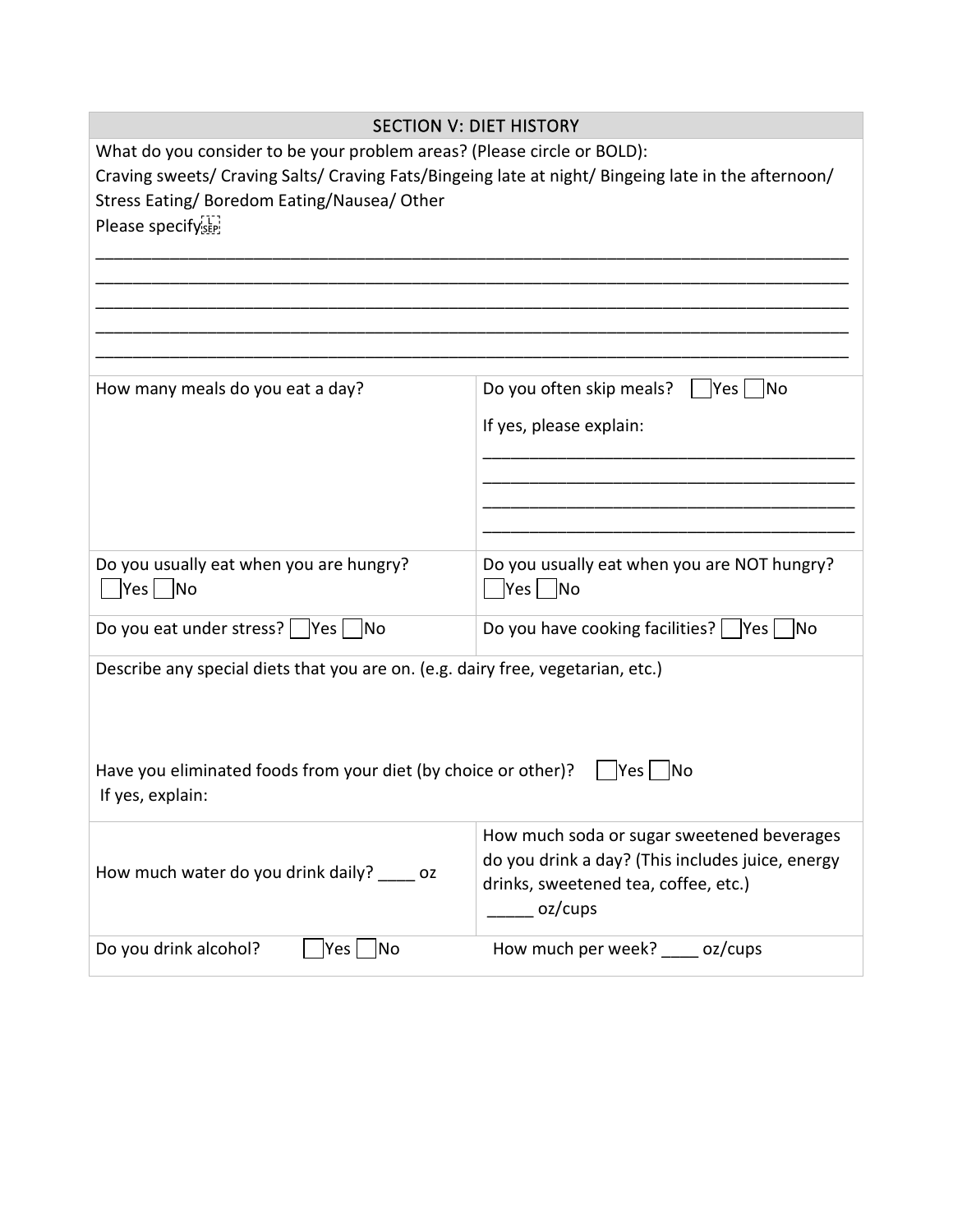|                                                                                | Please list |                             |
|--------------------------------------------------------------------------------|-------------|-----------------------------|
| The foods you like the<br>most                                                 |             |                             |
| The foods you dislike<br>the most                                              |             |                             |
| Describe the environment/location of meals (e.g. in front of TV, with family): |             |                             |
|                                                                                |             | <b>Eating Out</b>           |
| How many times per week do you eat out?                                        |             |                             |
| What types of fast food/restaurants do you eat<br>out at most often:           |             | <b>Typical food choices</b> |
|                                                                                |             |                             |
|                                                                                |             |                             |
|                                                                                |             |                             |
|                                                                                |             |                             |
| Please include other information that would be helpful for me to know:         |             |                             |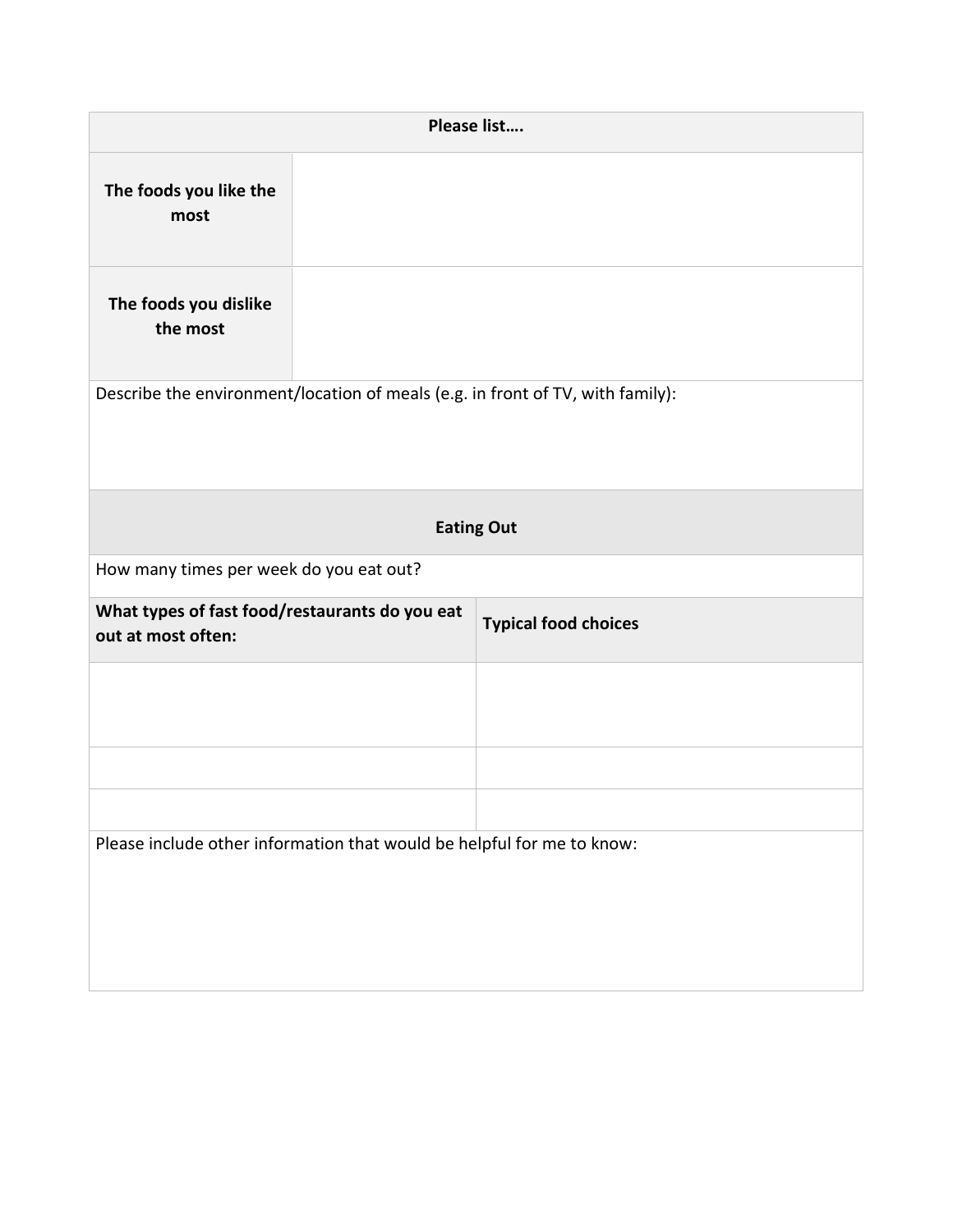| Food Frequency- Check how often you eat the foods listed below |                   |  |        |  |  |           |  |  |        |  |  |       |  |  |
|----------------------------------------------------------------|-------------------|--|--------|--|--|-----------|--|--|--------|--|--|-------|--|--|
|                                                                | More than         |  | Once a |  |  | 2-3 times |  |  | Rarely |  |  | Never |  |  |
|                                                                | once a day<br>day |  | a week |  |  |           |  |  |        |  |  |       |  |  |
| Milk, type                                                     |                   |  |        |  |  |           |  |  |        |  |  |       |  |  |
| Cheese                                                         |                   |  |        |  |  |           |  |  |        |  |  |       |  |  |
| Yogurt                                                         |                   |  |        |  |  |           |  |  |        |  |  |       |  |  |
| Ice Cream                                                      |                   |  |        |  |  |           |  |  |        |  |  |       |  |  |
| Beef (including burgers)                                       |                   |  |        |  |  |           |  |  |        |  |  |       |  |  |
| Chicken or turkey                                              |                   |  |        |  |  |           |  |  |        |  |  |       |  |  |
| Pork                                                           |                   |  |        |  |  |           |  |  |        |  |  |       |  |  |
| Fish                                                           |                   |  |        |  |  |           |  |  |        |  |  |       |  |  |
| Eggs                                                           |                   |  |        |  |  |           |  |  |        |  |  |       |  |  |
| Egg substitutes                                                |                   |  |        |  |  |           |  |  |        |  |  |       |  |  |
| Sausage/Bacon/Hot dogs                                         |                   |  |        |  |  |           |  |  |        |  |  |       |  |  |
| Liver/Organ Meats                                              |                   |  |        |  |  |           |  |  |        |  |  |       |  |  |
| Peanut Butter/ Hummus                                          |                   |  |        |  |  |           |  |  |        |  |  |       |  |  |
| Nuts or seeds                                                  |                   |  |        |  |  |           |  |  |        |  |  |       |  |  |
| Dried beans/peas                                               |                   |  |        |  |  |           |  |  |        |  |  |       |  |  |
| Tofu, tempeh, soy                                              |                   |  |        |  |  |           |  |  |        |  |  |       |  |  |
| White bread, rolls, crackers                                   |                   |  |        |  |  |           |  |  |        |  |  |       |  |  |
| Whole Wheat Bread, rolls                                       |                   |  |        |  |  |           |  |  |        |  |  |       |  |  |
| <b>White Pasta</b>                                             |                   |  |        |  |  |           |  |  |        |  |  |       |  |  |
| <b>Whole Wheat Pasta</b>                                       |                   |  |        |  |  |           |  |  |        |  |  |       |  |  |
| <b>Other Grains</b>                                            |                   |  |        |  |  |           |  |  |        |  |  |       |  |  |
| Hot Cereals (oats, grits)                                      |                   |  |        |  |  |           |  |  |        |  |  |       |  |  |
| <b>Cold Cereals</b>                                            |                   |  |        |  |  |           |  |  |        |  |  |       |  |  |
| (type:                                                         |                   |  |        |  |  |           |  |  |        |  |  |       |  |  |
| Corn or flour tortillas                                        |                   |  |        |  |  |           |  |  |        |  |  |       |  |  |
| Quick breads: (muffins, pancakes,                              |                   |  |        |  |  |           |  |  |        |  |  |       |  |  |
| waffles, French toast)                                         |                   |  |        |  |  |           |  |  |        |  |  |       |  |  |
| Dark Green leafy vegetables                                    |                   |  |        |  |  |           |  |  |        |  |  |       |  |  |
| (Spinach, red-leaf, romaine, collards,                         |                   |  |        |  |  |           |  |  |        |  |  |       |  |  |
| kale, turnip greens)                                           |                   |  |        |  |  |           |  |  |        |  |  |       |  |  |
| Onions, garlic, radish, cucumber                               |                   |  |        |  |  |           |  |  |        |  |  |       |  |  |
| Broccoli, Brussels sprouts, cabbage,                           |                   |  |        |  |  |           |  |  |        |  |  |       |  |  |
| cauliflower                                                    |                   |  |        |  |  |           |  |  |        |  |  |       |  |  |
| White or sweet potatoes                                        |                   |  |        |  |  |           |  |  |        |  |  |       |  |  |
| French fries or home-style potatoes                            |                   |  |        |  |  |           |  |  |        |  |  |       |  |  |
| Corn, green peas, string beans,                                |                   |  |        |  |  |           |  |  |        |  |  |       |  |  |
| squash or carrots                                              |                   |  |        |  |  |           |  |  |        |  |  |       |  |  |
| <b>Citrus Fruits</b>                                           |                   |  |        |  |  |           |  |  |        |  |  |       |  |  |
| Peaches, melons                                                |                   |  |        |  |  |           |  |  |        |  |  |       |  |  |